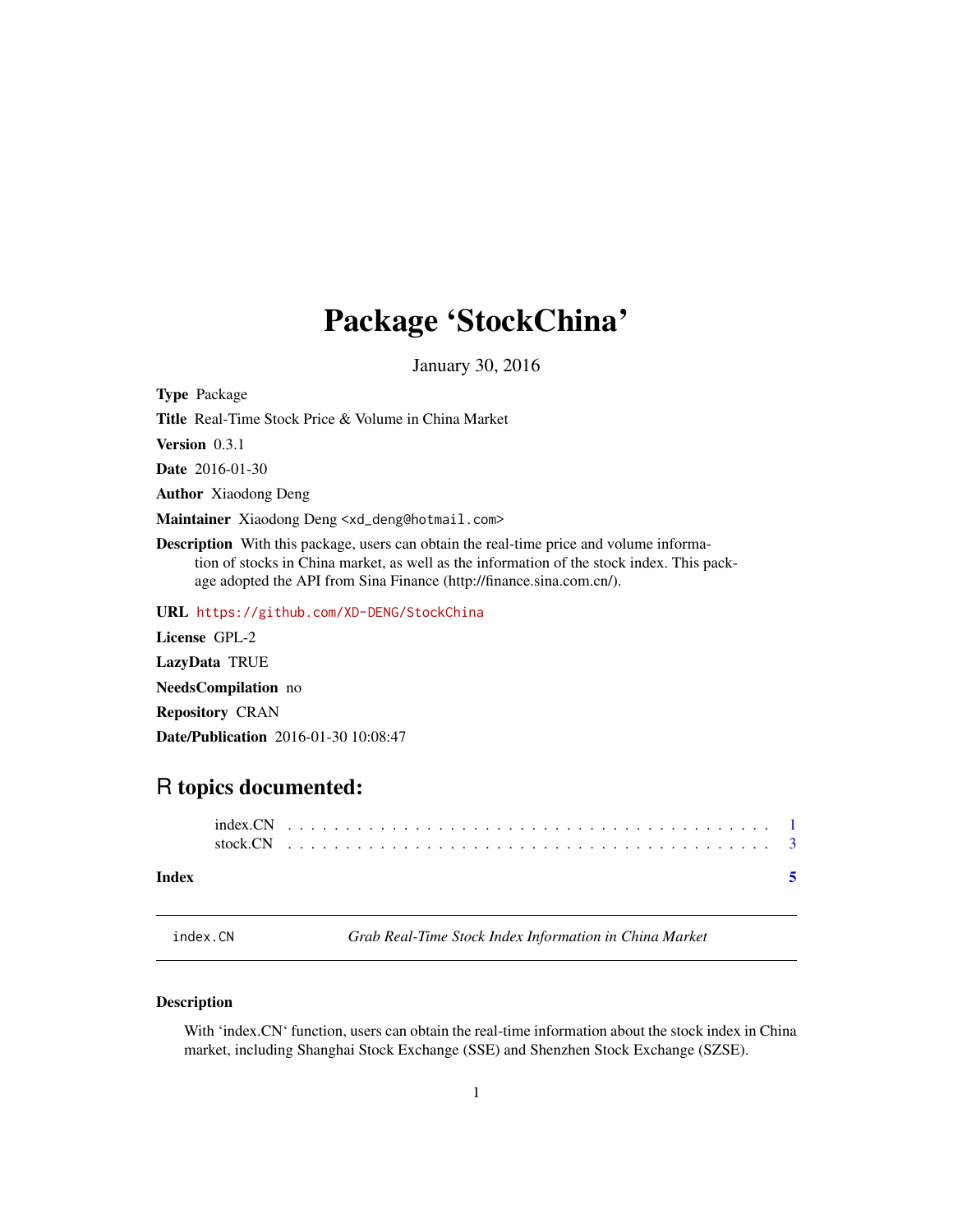#### Usage

index.CN(exchange)

#### Arguments

| exchange | The stock exchange.                                                           |
|----------|-------------------------------------------------------------------------------|
|          | Available options include "sh" and "sz" for Shanghai Stock Exchange and Shen- |
|          | zhen Stock Exchange, respectively.                                            |

#### Details

There are two stock exchanges in China, Shanghai Stock Exchange (SSE) and Shenzhen Stock Exchange (SZSE). The trading hours are 9:30 to 11:30, and 13:00 to 15:00 (Beijing time, i.e. UTC+08:00), Monday to Friday, excluding public holidays in China).

#### Value

| index             | The name of the index                                                                                                                   |
|-------------------|-----------------------------------------------------------------------------------------------------------------------------------------|
| index.value       | The current value of the index                                                                                                          |
| change            | The change of the index within the day                                                                                                  |
| change.percentage |                                                                                                                                         |
|                   | The percentage of the corresponding change.                                                                                             |
|                   | If the value here is 0.07, then the change is $0.07\%$ .                                                                                |
| volume.hand       | The volume tranded within the day.                                                                                                      |
|                   | Please note that the unit here is "hand", that is 100 stocks. This is a commonly<br>used unit in China Market.                          |
| amount.10k        | The amount within the day.                                                                                                              |
|                   | Please note that here the unit is 10k Chinese Yuan. That is, if the amount here is<br>1, then the actual amount is 10,000 Chinese Yuan. |

#### Note

1. Please note that the unit used for volume traded in this function is "hand", that is 100 stocks. This is a commonly used unit in China Market;

2. Please note that the unit used for amount traded in this function is 10k Chinese Yuan. That is, if the amount here is 1, then the actual amount is 10,000 Chinese Yuan.

3. The dates and time stamps produced from this function are in Beijing time, i.e. in timezone UTC+08:00.

#### Author(s)

Xiaodong Deng <xd\_deng@hotmail.com>

#### Examples

index.CN("sh")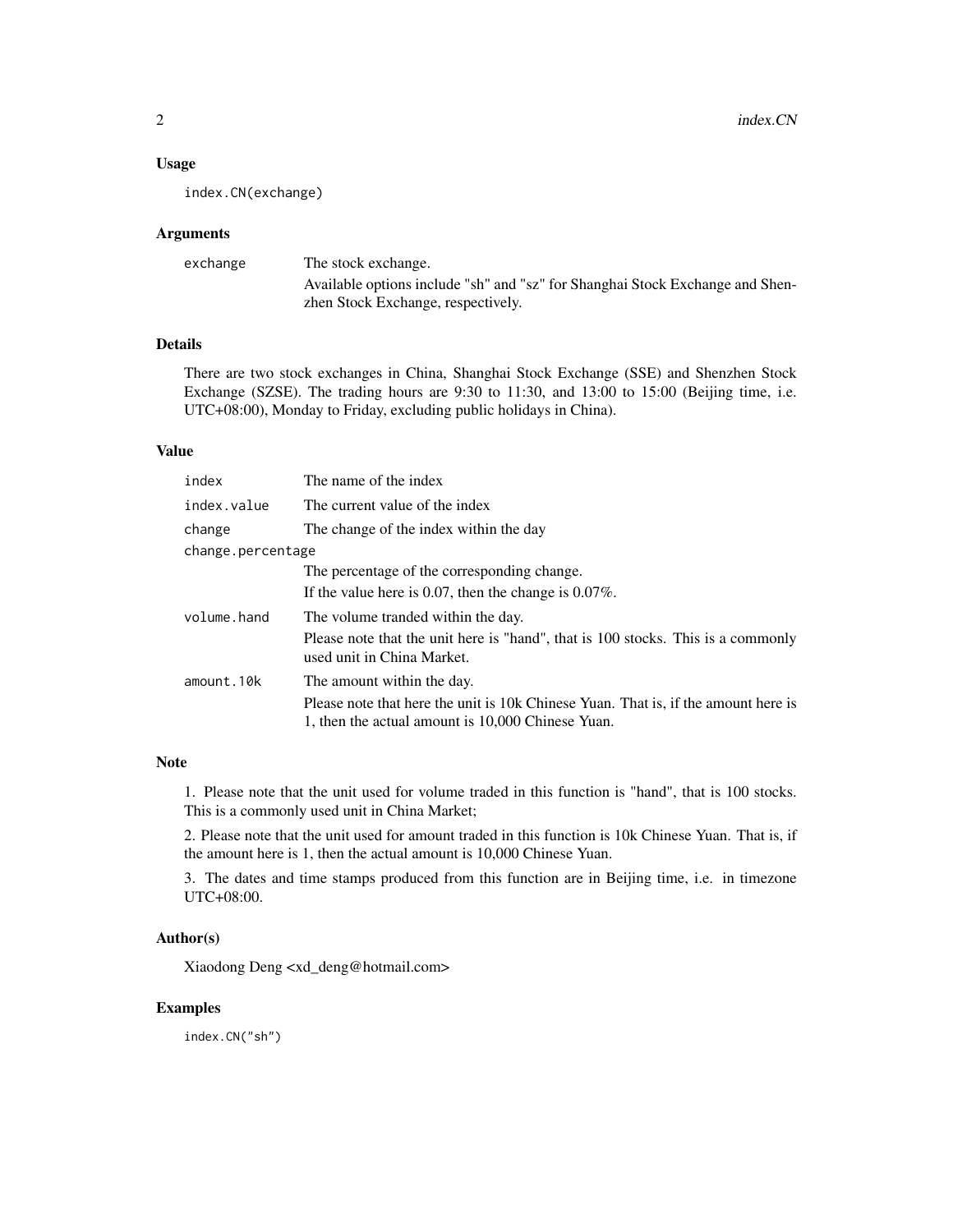<span id="page-2-0"></span>

#### Description

With 'stock.CN' function, users can obtain the real-time information about the price and volume of the stocks in China market, including Shanghai Stock Exchange (SSE) and Shenzhen Stock Exchange (SZSE).

#### Usage

stock.CN(stock.code)

#### Arguments

| stock.code | The code of the stock (in character string).    |
|------------|-------------------------------------------------|
|            | The format should be like "600016" or "000034". |

#### Details

There are two stock exchanges in China, Shanghai Stock Exchange (SSE) and Shenzhen Stock Exchange (SZSE). The trading hours are 9:30 to 11:30, and 13:00 to 15:00 (Beijing time, i.e. UTC+08:00), Monday to Friday, excluding public holidays in China).

#### Value

| code         | The code of the stock                                                         |
|--------------|-------------------------------------------------------------------------------|
| open         | The open price                                                                |
| prev.close   | The close price of the previous market day                                    |
| current      | The current price of the stock                                                |
| high         | The highest price within the day                                              |
| low          | The lowest price within the day                                               |
| volume       | The volume traded within the day (the unit here is 'share' instead of 'hand') |
| amount       | The amount traded within the day (The unit is Chinese Yuan)                   |
| bid.volume.1 | The volume of bidding (unit: share)                                           |
| bid.price.1  | The latest price of bidding                                                   |
| ask.volume.1 | The volume of asking (unit: share)                                            |
| ask.price.1  | The latest price of asking                                                    |
| date         | The data on which the information obtained                                    |
| time         | The exact of the information obtained                                         |

#### Note

The dates and time stamps produced from this function are in Beijing time, i.e. in timezone UTC+08:00.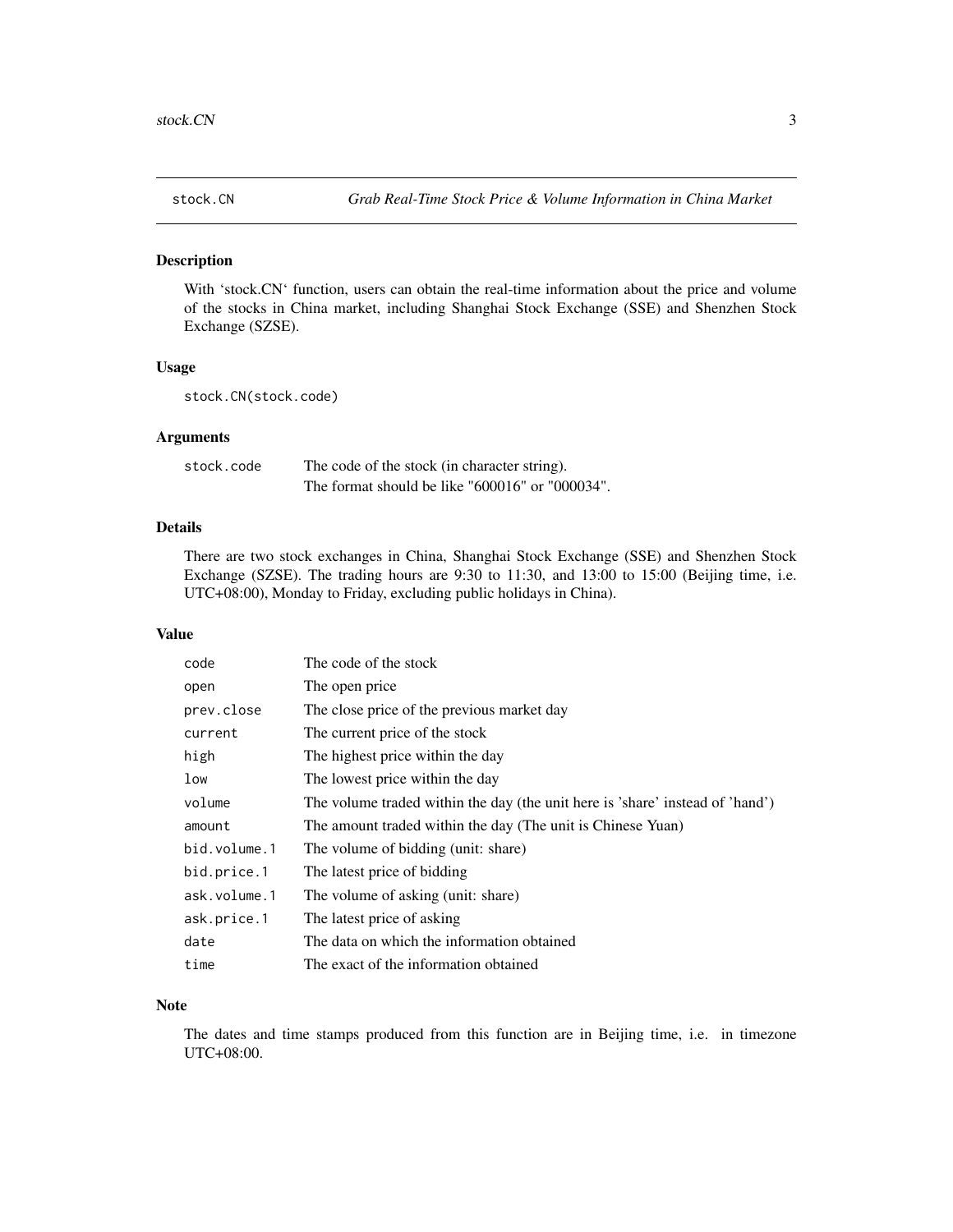#### Author(s)

Xiaodong Deng <xd\_deng@hotmail.com>

### Examples

symbol <- "601898" symbols <- c("601898", "000001")

stock.CN(symbol) sapply(symbols, stock.CN)